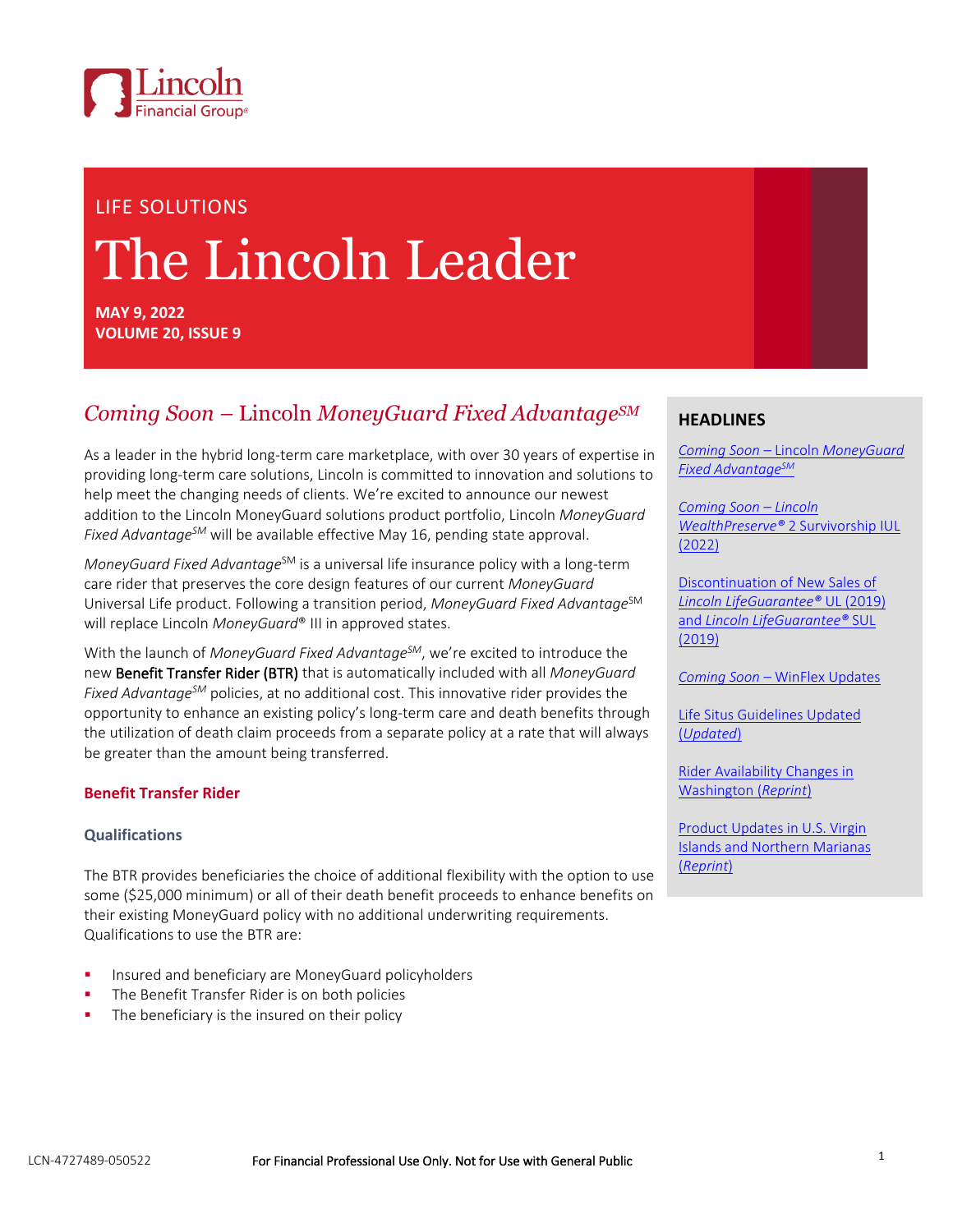#### **Utilization**

At the time of first death claim, the beneficiary has the following choices:

- 1. Take full death benefit income tax-free.
- 2. Use full death benefit to purchase more benefits on their own policy.
- 3. Take partial death benefit income tax-free and use remainder to purchase more benefits on their own policy.

#### **Benefits and Values**

Notable features associated with enhancing benefits through the Benefit Transfer Rider include the following:

- **■** Utilization of the BTR will increase existing policy benefits for the following values:
	- o Long-Term Care Benefits
	- o Death Benefit
	- o Surrender Value
- The increase in Long-Term Care and Death Benefit will always be more than the amount of death benefit transferred.
- Increased policy benefits utilizing the BTR will not increase charges on the existing policy and would not require underwriting.
- If inflation exists on the base policy then the BTR long-term care benefits will also grow with inflation.

#### **Distinct Advantages**

Distinct advantages to the Benefit Transfer Rider for planning purposes includes:

- No decision until time of claim  $-$  Allows clients to make an informed decision based on their unique situation. Can be elected through age 121 and if the beneficiary is on long-term care claim.
- Customizable policies Personalize to meet individual client's needs instead of sharing benefits.
- **Beyond married couples**  $-$  Use with couples, siblings, parents and for estate planning.
- Coming soon: Product optionality Leverage across the MoneyGuard Advantage product suite including *MoneyGuard Fixed AdvantageSM* and Lincoln *MoneyGuard Market Advantage*® 1.

#### **Future Plans**

Lincoln is excited to make the Benefit Transfer Rider part of the MoneyGuard Advantage product suite value proposition.

- Later this year and subject to state approval, Lincoln intends to add the Benefit Transfer Rider to our *MoneyGuard Market Advantage* product.
- Additionally, subject to state approval, *MoneyGuard Market Advantage* policies placed inforce prior to the addition of the BTR, will have the BTR added to their contracts as part of a supplementary mailing. This mailing would likely occur early next year but will apply to all *MoneyGuard Market Advantage* policies issued since February 2021.
- There are no plans to add the BTR to other inforce MoneyGuard products at this time
- A registration statement relating to these securities has been filed with the Securities and Exchange Commission. These securities may not be sold until the registration statement becomes effective.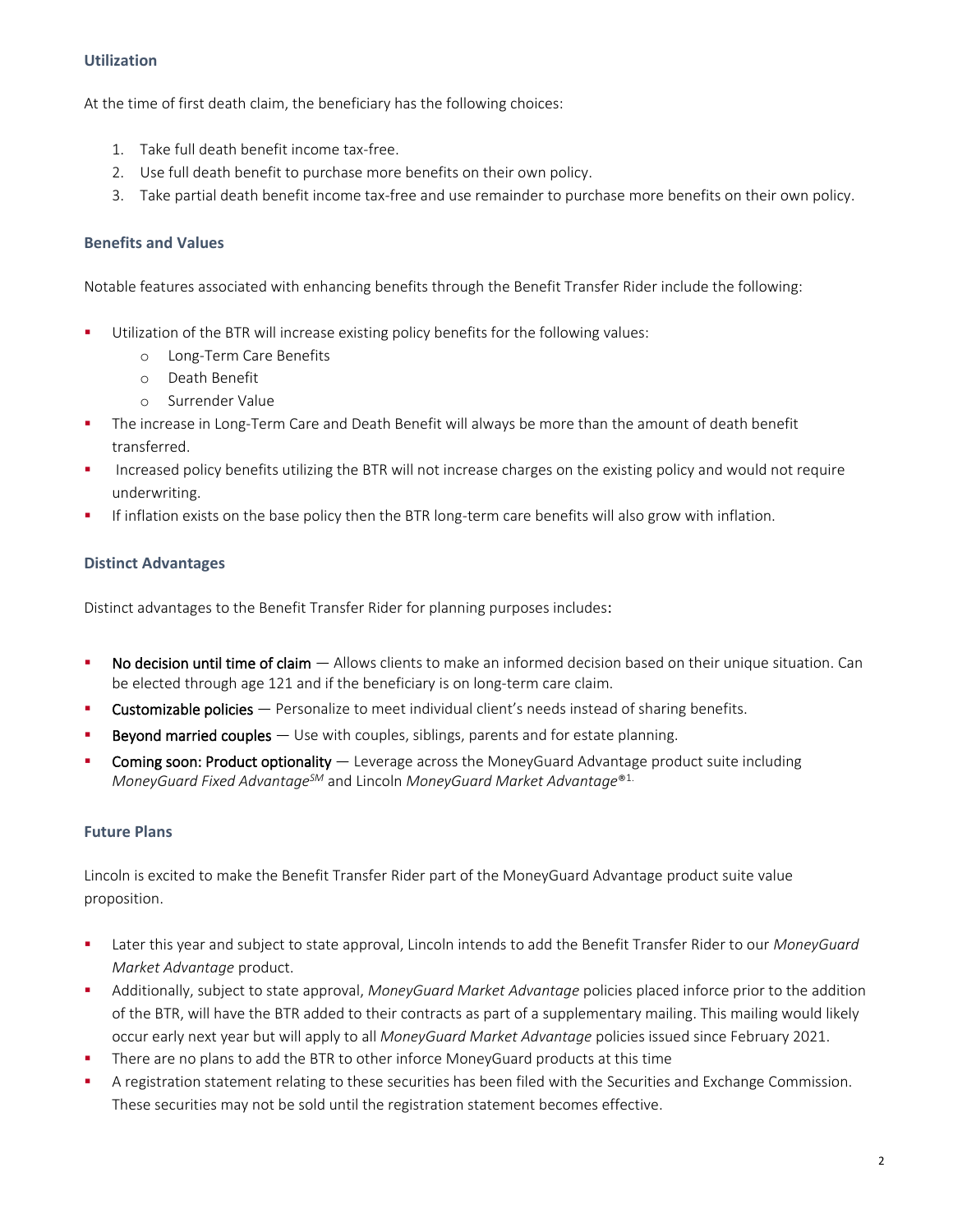#### **Additional Product Highlights for** *MoneyGuard Fixed AdvantageSM*

#### **Product Pricing**

Maintains the competitive pricing improvements from Lincoln *MoneyGuard®* III (2021) – 01/10/22.

#### **Flexible Care Cash Enhancement**

Flexible Care Cash benefits will now be available for seven days a week (previously limited to five days a week).

The following aspects of Flexible Care Cash remain in place:

- While Specified Amount remains, this feature provides access to cash benefit for care needs.
- **•** Allows for 50% of the maximum daily benefit to be used per occurrence (up to the IRS per diem limit).
- Cash benefit payable without providing receipts.
- Care under this feature may be provided by family members, including the spouse.
- Clients have ability to simultaneously use both FCC and reimbursement but are limited to one option per day.

#### **Refreshed Projection of Values**

A redesigned Projection of Values will be launched with *MoneyGuard Fixed Advantage*<sup>SM</sup>. Notable items associated with the *MoneyGuard Fixed Advantage<sup>SM</sup>* Projection of Values includes:

- Purposely designed illustration with consumer-friendly language and important values/product features prominently displayed.
- Designed for in-person and virtual presentations.
- Access to a variety of refreshed additional reports enhancing the sales process: What Care Costs Report, Concierge Care Report, Quick Quote Report, Premium Options Report, Policy Expense and Analysis Report and a new Benefit Transfer Rider Report.
- The new additional report for the Benefit Transfer Rider allows for a personalized example of how BTR funding will impact the policy.

#### **Policy Charges**

- LTCBR Charge is now level for 10 years
- Premium Load is 25% of all premiums in all years

#### **Availability and Transition Rules**

Applications for Lincoln *MoneyGuard Fixed AdvantageSM* will be accepted beginning on May 16, 2022 in states where approved.

- For applications to qualify for the current *MoneyGuard*® III (2021) 01/10/22, a projection of values and the completed Part 1 must be signed, dated, and received in-good-order by Lincoln's home office by Friday, June 17, 2022.
- For pending or issued *MoneyGuard*® III business on or after May 16, 2022:
	- o Lincoln will accept requests with a revised projection of values and the updated Terminal Illness Rider Disclosure to change to *MoneyGuard Fixed AdvantageSM*. Please note the updated Long-Term Care Insurance Outline of Coverage should be provided to the client.
	- o Please contact your New Business Team with any requirement or process questions.
- For placed business, normal internal replacement guidelines apply. Rewrites will not be accepted.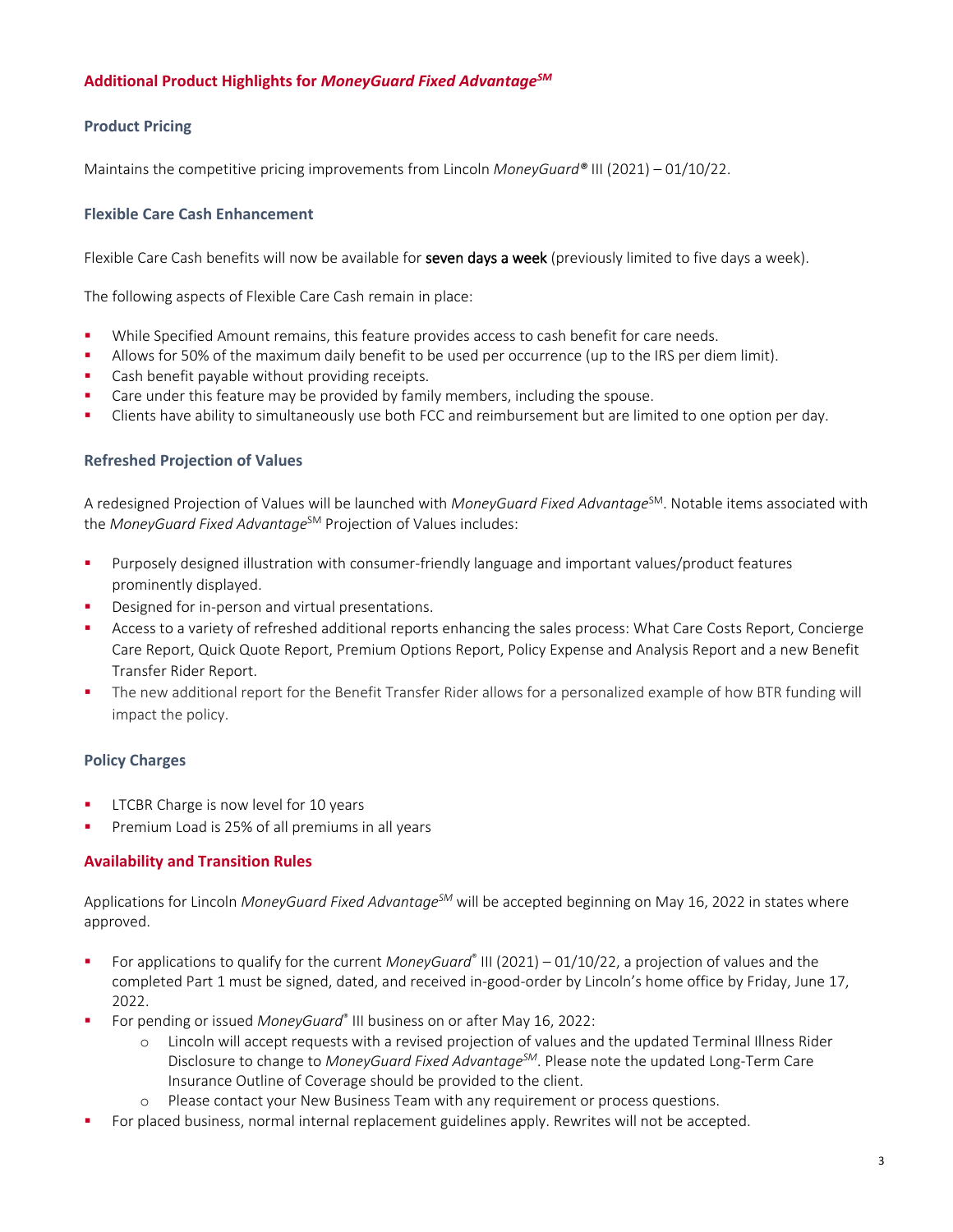- As of May 16, 2022, *Lincoln DesignIt<sup>SM</sup>* and WinFlex will be updated with the new product. During the transition period both products can be run.
- **E** Ensure that you are appropriately credentialed. Clients of advisors who are not properly credentialed to solicit business when the paperwork is submitted will be subject to the product in effect on the date when the advisor becomes properly credentialed and resubmits the paperwork.
- Remember that once an application is submitted, the Personal History Interview (PHI) must be completed within 60 days of submission. In addition, the case must be placed within 90 days of the PHI. If these conditions are not met, the case will be closed out. If a case is reopened, a new Part 1 must be submitted, and the case will be subject to the product available at that time.

#### **Illustration Capabilities**

*Lincoln DesignItSM* and WinFlex illustration systems will be updated with illustration capability effective May 16, 2022.

#### **Available Riders/Endorsements**

The following riders/endorsements are available on *MoneyGuard Fixed AdvantageSM* (19-MG890, ICC19-MG890) and state variations:

- Long-Term Care Benefits Rider: (LTCBR-890, ICC19LTCBR-890)
- Value Protection Endorsement: (END-10534, ICC19END-10534)
- Terminal Illness Acceleration of Death Benefit Rider: (TIR-891, ICC19TIR-891)
- Benefit Transfer Rider: (BTR-894, ICC21BTR-894)

*[Click here](https://visit.lfg.com/MG-WWHW-FLI012)* to view a stand-alone flier regarding this information.

<sup>1</sup>Although not currently available, BTR will be added to in-force policies and future product versions of *MoneyGuard Market Advantage*, subject to state approvals.

## <span id="page-3-0"></span>*Coming Soon – Lincoln WealthPreserve®* 2 Survivorship IUL (2022)

Effective May 16, 2022, subject to state availability, Lincoln is pleased to introduce *Lincoln WealthPreserve*®2 Survivorship IUL (2022) to our life insurance portfolio.

*Lincoln WealthPreserve*®2 Survivorship IUL (2022) offers long-term protection, built-in guarantees, and lifelong flexibility. Built for couples who want solid, cost-effective protection for two lives under one policy.

#### **Product Highlights**

#### **Guaranteed Financial Protection**

- **Extended guaranteed death benefit protection**<sup>1</sup> for up to younger insureds age 95 for issue ages 55+ or younger insureds age 90 for issue ages 50 and below.
- A simple approach to death benefit guarantee catch-up premiums<sup>1</sup> means your clients can pay the intended premium at any time and keep their death benefit guarantee intact.
- Access to cash value through loans, with guaranteed interest loan charge rates for the duration of the policy.

<sup>1</sup>Minimum premium requirement must be met to maintain the Extended No-Lapse Minimum Premium Rider. Only available with Level Death Benefit Option (DBO1).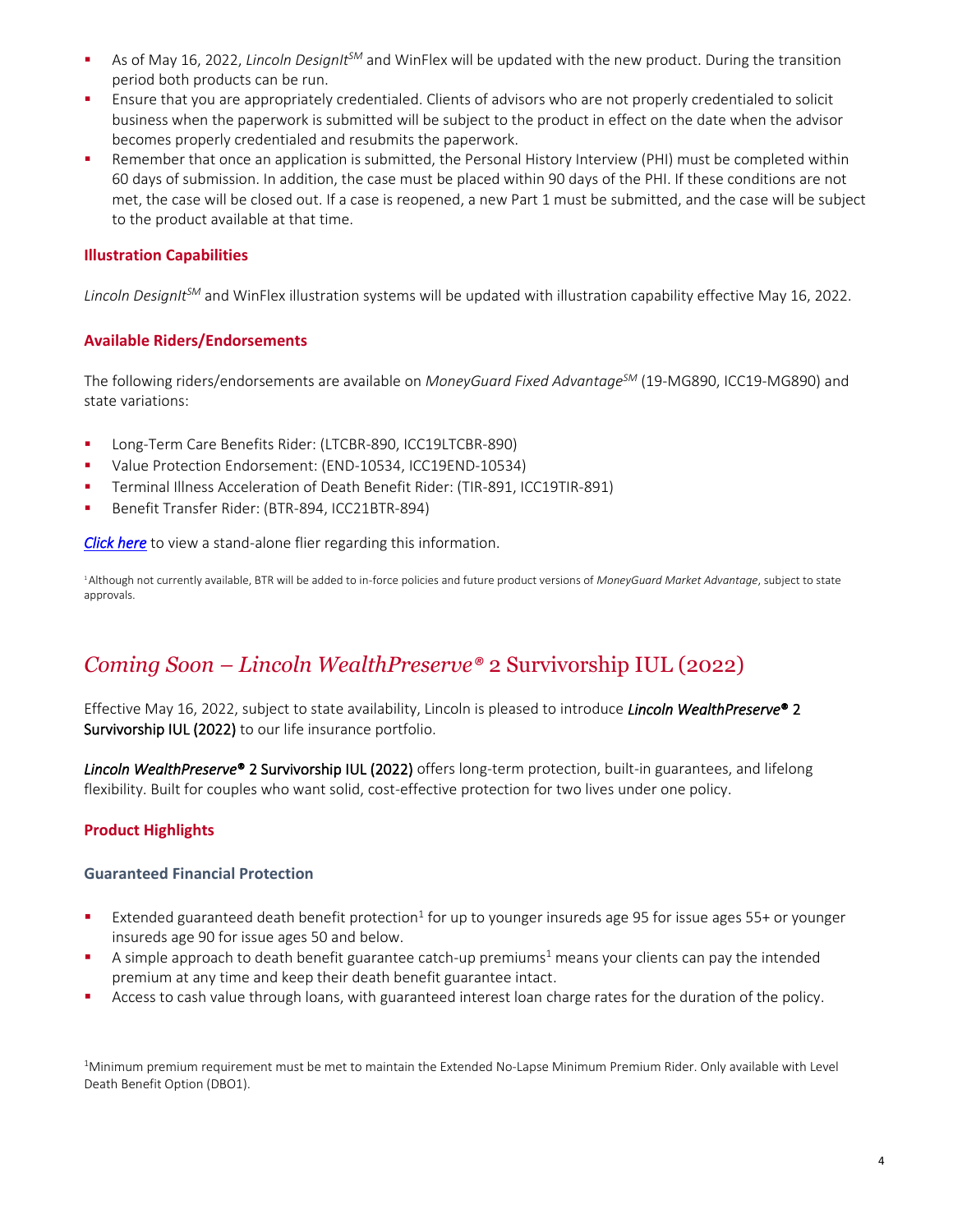#### **Optional Benefit for Protection**

*New!* Introducing the Supplemental Increase Rider: Helps protect against cost-of-living increases by automatically growing the policy's coverage amount by 3% of the initial specified amount each year, beginning in the second policy year.

- Unless terminated earlier, the rider is in effect to age 80 of the younger insured or until the maximum benefit amount is reached. The maximum benefit from this rider may not exceed two times the initial specified amount or \$50 million.
- **•** There is no specified charge for this rider, however the cost of insurance charges will reflect the higher coverage amount.
- Only available with Level Death Benefit Option (DBO1), not allowed with Extended No-Lapse Minimum Premium Rider.

#### **Provides Clients Choices Today and in the Future**

Choice of six indexed account options linked to the S&P 500® Index\* (excluding dividends) or the Fidelity AIM® Dividend Index# designed to provide options to help meet clients' long-term goals based on return potential and downside protection preferences. Policy value can be allocated to one or more account options with the ability to make allocation changes in the future.

|                                 | <b>Indexed Account</b>                         | Maximum<br><b>Illustrative Rate</b> | Guaranteed<br><b>Minimum Interest</b><br>Rate (Floor) | Current<br>Participation<br>Rate   | <b>Current Index</b><br>Growth Cap                   | Guaranteed<br>Interest<br><b>Bonuses</b>                                  | Additional<br>Cost                                           |
|---------------------------------|------------------------------------------------|-------------------------------------|-------------------------------------------------------|------------------------------------|------------------------------------------------------|---------------------------------------------------------------------------|--------------------------------------------------------------|
| Fidelity AIM®<br>Dividend Index | Fixed Bonus <sup>1</sup>                       | 5.74%                               | 0.00%<br>quaranteed minimum                           | 125%+<br>25% guaranteed<br>minimum | N/A                                                  | $1.00\%$ <sup>†</sup><br>0.25% guaranteed<br>min fixed bonus <sup>8</sup> | <b>None</b>                                                  |
|                                 | <b>High Participation</b><br>Rate <sup>2</sup> | 5.74%                               | $0.00\%$<br>quaranteed minimum                        | 165%+<br>25% guaranteed<br>minimum | N/A                                                  | N/A                                                                       | None                                                         |
| 500 <sup>®</sup> Index<br>S&P   | Multiplier <sup>3</sup>                        | 5.13%                               | $0.00\%$<br>guaranteed minimum                        | 100%+<br>quaranteed<br>minimum     | 8.50%+<br>2.00% guaranteed<br>minimum                | 50%+<br>guaranteed<br>minimum multiplier?                                 | $2.0\%$ <sup>†</sup><br>quaranteed max<br>asset-based charge |
|                                 | Traditional 4                                  | 5.54%                               | 0.25%<br>guaranteed minimum                           | 100%+<br>quaranteed<br>minimum     | 8.50%+<br>2.00% quaranteed<br>minimum                | N/A                                                                       | None                                                         |
|                                 | Fixed Bonus <sup>5</sup>                       | 5.28%                               | 0.25%<br>guaranteed minimum                           | 100%+<br>quaranteed<br>minimum     | $8.00\%$ <sup>†</sup><br>2.00% guaranteed<br>minimum | $0.25%$ <sup>†</sup><br>quaranteed<br>minimum<br>fixed bonus <sup>8</sup> | <b>None</b>                                                  |
|                                 | Performance Trigger <sup>6</sup>               | 4.75%                               | 0.00%<br>quaranteed minimum                           | N/A                                | 6.50%+<br>2.00% guaranteed<br>minimum                | N/A                                                                       | None                                                         |

Non-Guaranteed Elements (NGE)

1 Year Point-to-Point Fidelity AIM® Dividend Indexed Account - Fixed Bonus

<sup>2</sup> 1 Year Point-to-Point Fidelity AIM<sup>®</sup> Dividend Indexed Account<br><sup>3</sup> 1 Year Point-to-Point S&P 500<sup>®</sup> Multiplier Indexed Account

5 1 Year Point-to-Point S&P 500<sup>®</sup> Fixed Bonus Indexed Account

 $6$  1 Year Point-to-Point S&P 500<sup>®</sup> Performance Trigger Indexed Account 7 Index Credit Enhancement (ICE)

<sup>8</sup> Account Value Enhancement (AVE)

<sup>4</sup> 1 Year Point-to-Point S&P 500<sup>®</sup> Traditional Indexed Account

#### **Access to Cash Value**

- 15-year surrender charge period
- Tax-advantaged distribution potential that may provide an additional financial resource or supplement existing retirement income. Choices provide a competitive option in the accumulation/distribution Indexed Universal Life (IUL) marketplace:
	- o Withdrawals
	- o Fixed and Participating loan options with guaranteed loan charge rates for greater cash flow predictability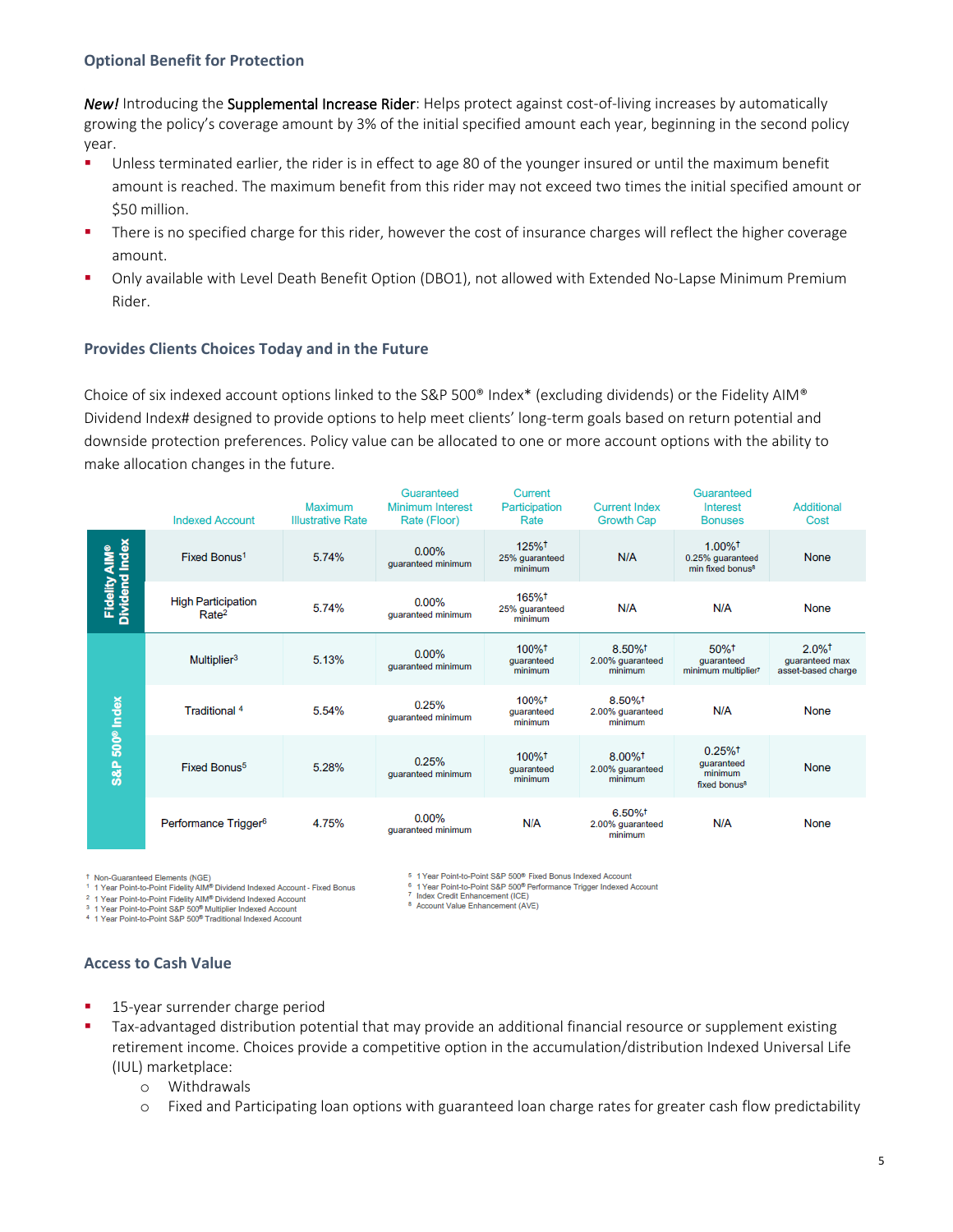#### **Product Availability**

New business applications will be accepted on May 16, 2022, in approved states. [Click here](https://bit.ly/IULavailability) to view the current Indexed Universal Life Product Availability Grid.

#### **Illustration Capabilities**

*Lincoln DesignItSM* and WinFlex illustration systems will be updated with illustration capability effective May 16, 2022.

#### **Rider Availability**

The following riders will be available, subject to state availability, on *Lincoln WealthPreserve*® 2 Survivorship IUL (2022):

- Accelerated Benefits Rider
- **Estate Protection Rider**
- **Extended No-Lapse Minimum Premium Rider**
- Overloan Protection Rider
- **■** Supplemental Increase Rider

\*The S&P 500® Index is a product of S&P Dow Jones Indices LLC, a division of S&P Global, or its affiliates ("SPDJI"), and has been licensed for use by The Lincoln National Life Insurance Company. Standard & Poor's® and S&P® are registered trademarks of Standard & Poor's Financial Services LLC, a division of S&P Global ("S&P"); Dow Jones® is a registered trademark of Dow Jones Trademark Holdings LLC ("Dow Jones"). The Lincoln National Life Insurance Company's product is not sponsored, endorsed, sold or promoted by SPDJI, Dow Jones, S&P, their respective affiliates, and none of such parties make any representation regarding the advisability of investing in such product nor do they have any liability for any errors, omissions, or interruptions of the S&P 500 Index.

# The Fidelity AIM® Dividend Index (the "Index") is a product of Fidelity Product Services LLC ("FPS") and has been licensed for use by The Lincoln National Life Insurance Company and its affiliates and reinsurers ("Lincoln"). Fidelity is a registered trademark of FMR LLC. The Index is the exclusive property of FPS and is made and compiled without regard to the needs, including, but not limited to, the suitability needs of Lincoln or any Lincoln life insurance owner. Lincoln exercises sole discretion in determining whether and how the life insurance will be linked to the value of the Index. FPS does not provide investment advice to owners of the life insurance, and in no event shall any Lincoln life insurance policy owner be deemed to be a client of FPS. Neither FPS nor any third party involved in, or related to, making or compiling the Index makes any representation regarding the Index, Index information, Index or market performance, life insurance generally or the Lincoln life insurance in particular, and Lincoln life insurance is not sold, sponsored, endorsed or promoted by FPS or any other third party involved in, or related to, making or compiling the Index (including the Index calculation agent, as applicable). FPS disclaims all warranties, express or implied, including all warranties of merchantability or fitness for a particular use; does not guarantee the adequacy, accuracy, timeliness, and/or completeness of the Index or any data or communication related thereto; and assumes no liability for errors, omissions, or interruptions of the Fidelity AIM® Dividend Index.

## <span id="page-5-0"></span>Discontinuation of New Sales of *Lincoln LifeGuarantee®* UL (2019) and *Lincoln LifeGuarantee®* SUL (2019)

Lincoln is committed to providing our financial professionals and clients with a comprehensive suite of relevant life insurance products to address a broad range of planning goals, while balancing consumer value with the prudent financial standards of our business.

After careful consideration, Lincoln has made the decision to discontinue new sales of *Lincoln LifeGuarantee*® UL (2019) and *Lincoln LifeGuarantee*® SUL (2019) (Survivorship UL), which accounted for just 1% of all Lincoln Life sales in 2021. These changes are effective in all states, June 10, 2022. The changes do not impact inforce policyholders.

Lincoln continues to offer a full suite of life insurance solutions, including Term, Indexed Universal Life, Variable Universal Life, long-term care funding solutions and Executive Benefit products.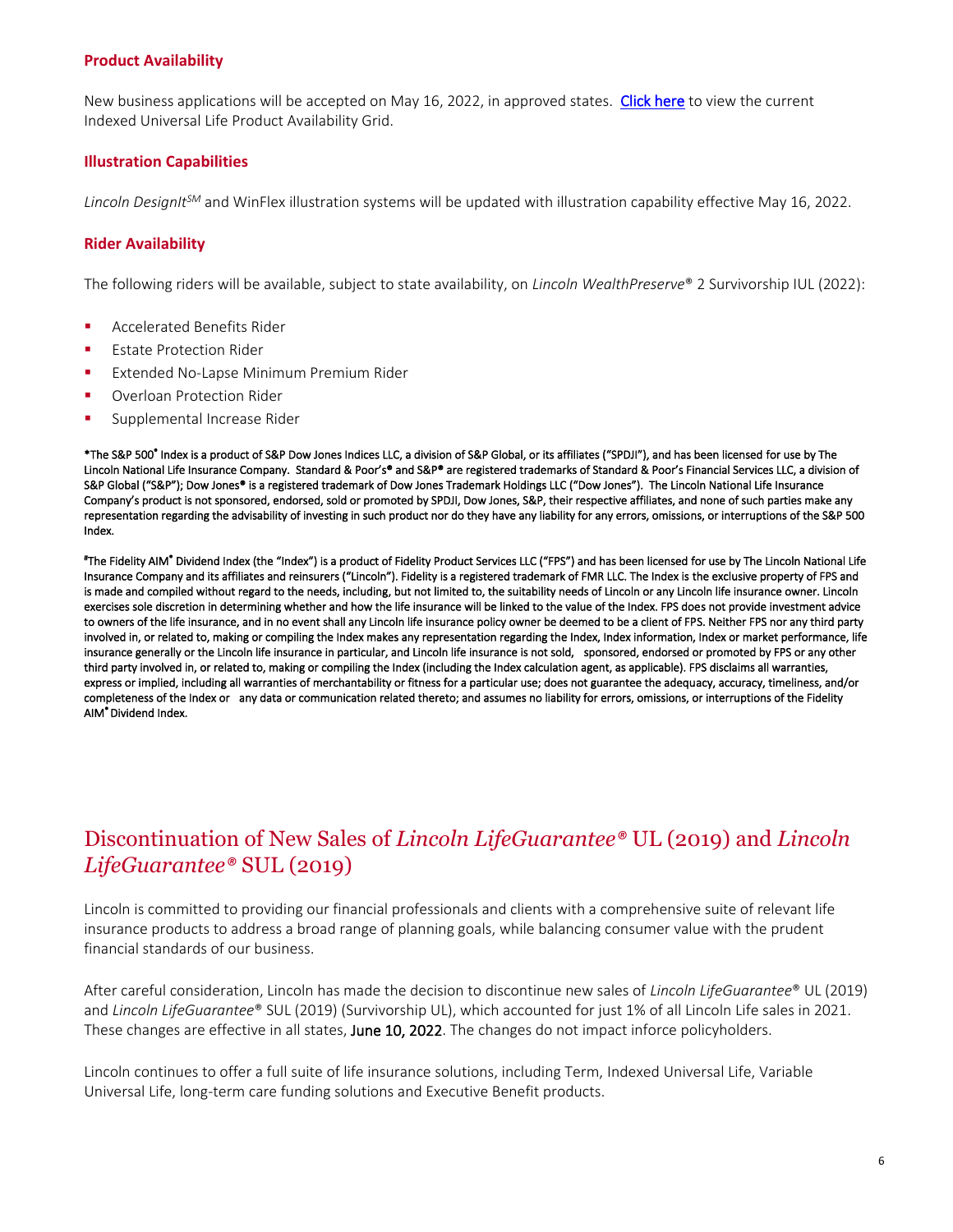#### **Submission Deadline**

- <sup>■</sup> All applications for the products listed above must be received in-good-order at Lincoln by June 10, 2022.
- As of May 16, 2022, *Lincoln DesignIt<sup>SM</sup>* and WinFlex will be updated to reflect a warning message regarding the submission deadline of June 10, 2022.
- As of June 10, 2022, *Lincoln DesignIt<sup>SM</sup>* and WinFlex will be updated to no longer allow illustrations of the impacted products.
- Revised illustrations for pipeline cases can be obtained by contacting your Lincoln wholesaler.

Please review these [Frequently Asked Questions](https://lfg.workfrontdam.com/embedpdf.php?size=original&embedAssetId=cnAhs4t7sSe71AXk) for additional information on the closing of new sales.

## <span id="page-6-0"></span>*Coming Soon –* WinFlex Updates

#### **Fund selection & Historical Report illustrative capabilities for VUL expanded to WinFlex**

By popular demand, the WinFlex illustration software updates rolling out on May 16, 2022 will give users the ability to make specific allocations to the variable subaccounts. This update is applicable to all currently sold Lincoln Variable Life Insurance products including *MoneyGuard Market Advantage*®. When making specific allocations it provides the ability to illustrate a weighted average management fee tailored to the selected funds, as well as, generating optional variable subaccount historical performance reports for those funds. This functionality currently exists within the *Lincoln DesignItSM* Illustration Platform and we are excited to expand it to WinFlex.

## <span id="page-6-1"></span>Life Situs Guidelines Updated

**New York situs clarified** *Updated from the April 25, 2022 Lincoln Life Leader*

We have clarified the situs rules for New York life cases (see below) and have updated Individua[l Life Situs Guidelines.](https://lfg.workfrontdam.com/embedpdf.php?size=original&embedAssetId=Q1GR5wg5t7w4)

Effective immediately, for a case with a trust owner where the trust is domiciled in New York **and any portion of the** solicitation or application completion/signing (as well as medical exams) occurs in New York, the application submitted must be Lincoln Life & Annuity Company of New York (LLANY) form for a product approved in New York. New Business monitors for compliance with New York situs rules.

*Special Notes regarding New York Situs: Lincoln Financial Group is currently not accepting applications for certain life insurance products in New York and no applications with electronic signatures for any products in New York. Our Underwriting/New Business Department closely monitors applications for red flags indicating an attempt to circumvent these rules by creating the appearance that an application was solicited in a state other than New York. If any portion of the solicitation or application process occurs in New York, including physical examinations, then the application submitted must be a Lincoln Life & Annuity Company of New York ("LLANY") application for an approved product in New York. In other states life insurance products are issued by The Lincoln National Life Insurance Company ("LNL"). LNL is not licensed in New York. If LNL were to issue a policy that had been solicited or delivered in New York, the New York Department of Financial Services would view LNL as acting as an unauthorized insurer. A failure to comply with these New York situs requirements will lead to disciplinary action. If the owner is a Trust, the policy must be a LLANY policy if: a) the trustee signs the application in New York; or b) any portion of the solicitation or application process occurs in New York as described above. Note that an LNL policy can be issued to a New York domiciled Trust as long as all solicitation and application completion/signing by insured and trustee (including medical exams) must occur outside of NY and we must obtain the out of state sales verification form signed by insured, trustee, and agent.*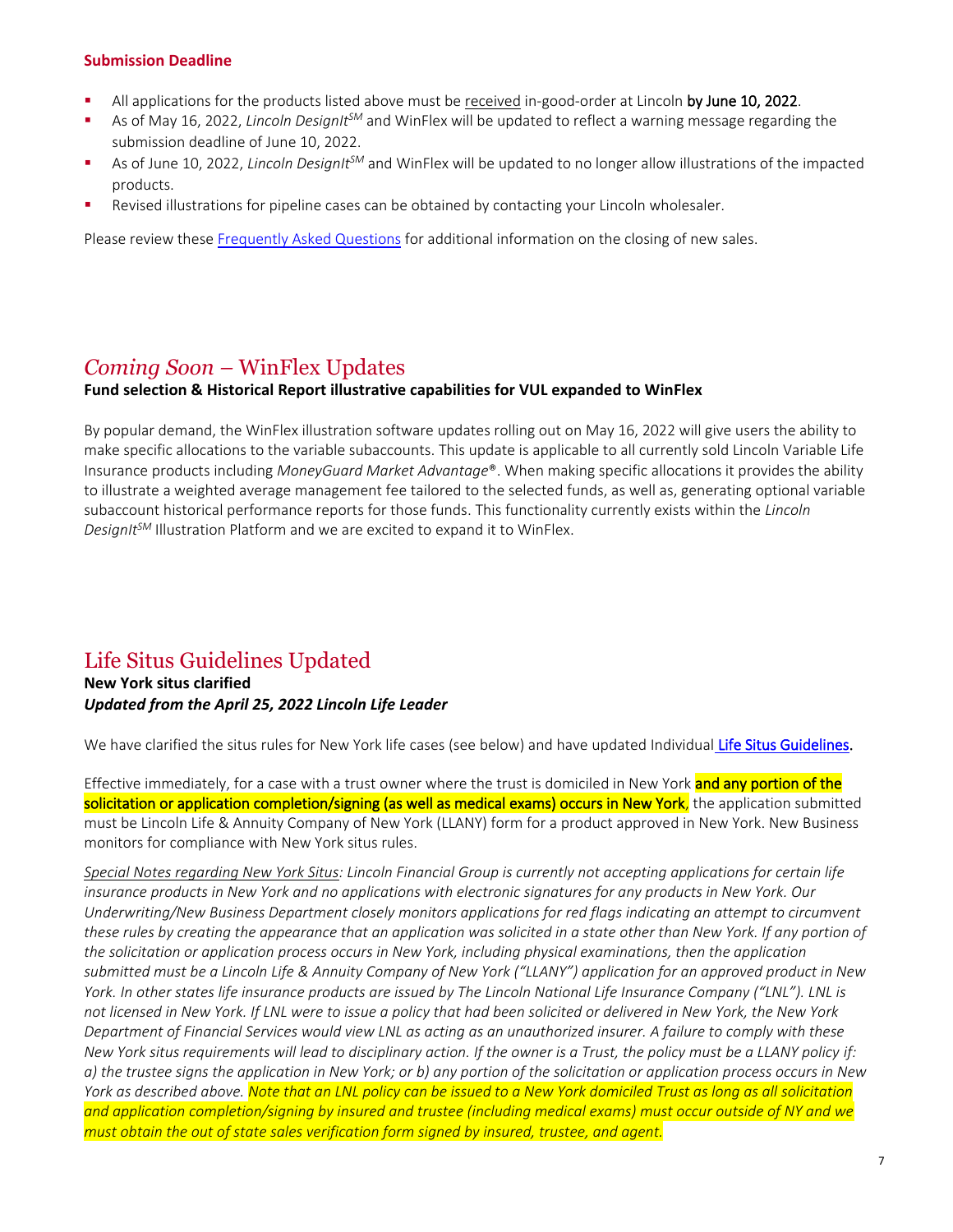## <span id="page-7-0"></span>Rider Availability Changes in Washington

#### **Effective May 16, 2022**

#### *Reprint from the April 11, 2022 Lincoln Life Leader*

Over the last year, Lincoln Financial has actively monitored and diligently managed our business in response to the Washington state legislation guidelines regarding the Long-Term Services and Supports Trust Programs.

With that in mind, effective May 16, 2022, Lincoln will once again offer our Long-Term Care Rider (LTC Rider) and *Lincoln Care Coverage*® Accelerated Benefits Rider (CCBAR) for new sales in the state of Washington on the following products:

- LTC Rider:
	- o *Lincoln VUL*ONE (2021)
	- o *Lincoln AssetEdge*® VUL (2022)
- CCABR:
	- o *Lincoln WealthAccumulate*® 2 IUL (2020)
	- o *Lincoln WealthPreserve*® 2 IUL (2020)
	- o *Lincoln LifeGuarantee*® UL (2019)

Please note, sales of these riders at this time would not be eligible for exemption associated with the Long-Term Services and Supports Act in Washington, as policies with these riders needed to be placed prior to November 1, 2021, to meet exemption eligibility.

Additionally, Washington recently announced a delay in the collection of the payroll tax until after the 2023 legislative session. Despite this delay, there is no guarantee that a future exception window will be created so it is important to keep policies with these rider inforce.

We will continue to monitor the environment and assess next steps as the situation evolves.

#### **Illustration Availability**

Illustrations for these products with the rider will be run on *Lincoln DesignItSM* Illustration System (v57.0). If you have an active internet connection, the software will automatically update on May 16, 2022, to include these changes. If you need to download the *Lincoln DesignItSM* Illustration System, it is available on the Lincoln producer websites or from Field Office Technicians.

### <span id="page-7-1"></span>Product Updates in U.S. Virgin Islands and Northern Marianas

#### **Closing new Life and** *MoneyGuard®* **sales effective May 16, 2022** *Reprint from the April 11, 2022 Lincoln Life Leader*

Lincoln strives to balance the financial integrity of our company with value for its distribution partners and their clients. Due to low sales volumes, Life<sup>1</sup> policies in the U.S. Virgin Islands and the Northern Marianas, and MoneyGuard<sup>2</sup> hybrid life insurance products in the U.S. Virgin Islands will be closed to new sales effective May 16, 2022. No other states are impacted by this change.

#### **Submission and Placement Deadlines**

- All formal application submissions must be signed, dated and received in-good-order at Lincoln's home office by May 13, 2022, and
- All pipeline cases must be placed with premium or 1035 exchange initiated (where applicable), by Aug. 11, 2022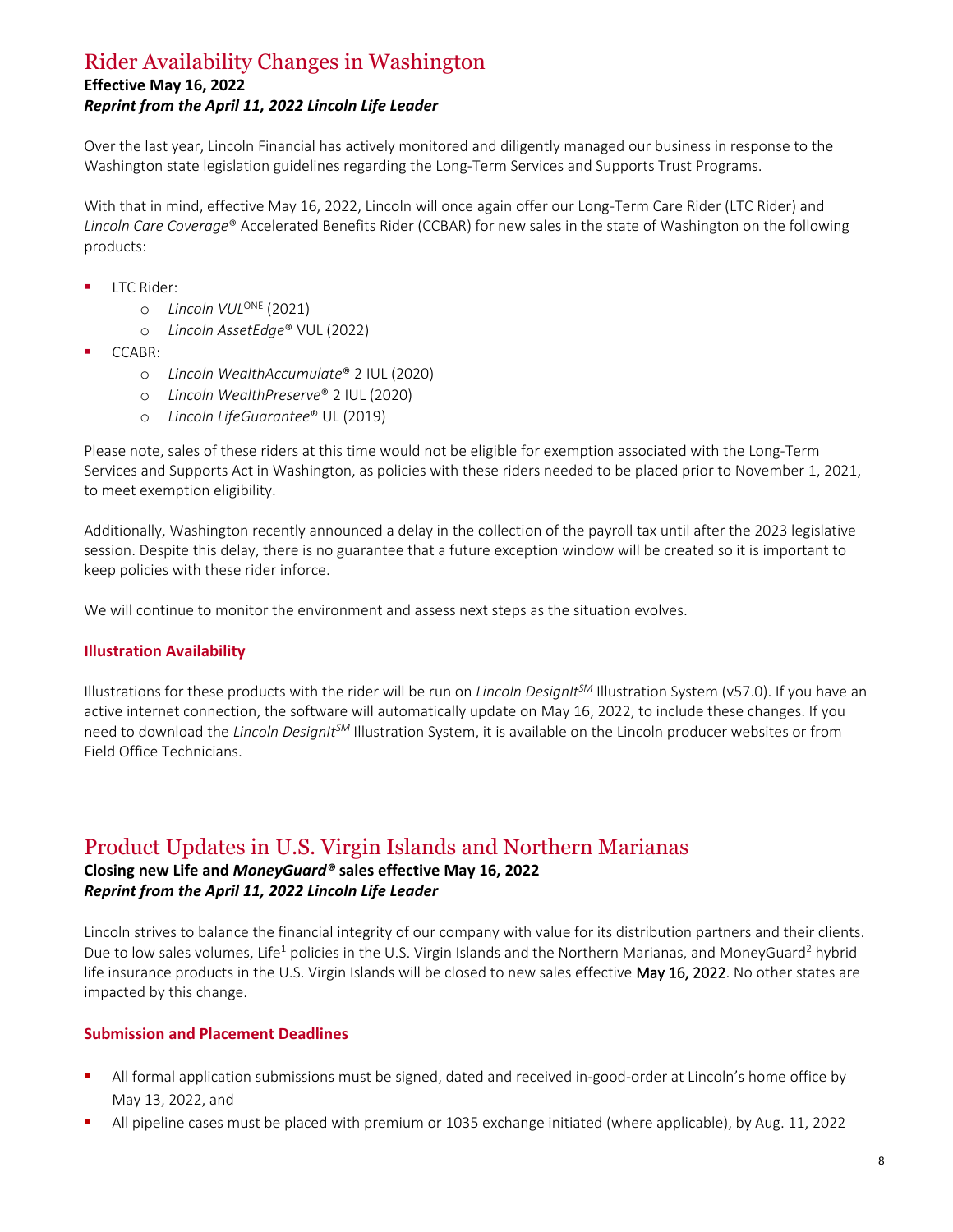- Any case not placed inforce or 1035 exchange initiated by Aug. 11, 2022 will be cancelled
- As of May 16, 2022, *Lincoln DesignIt<sup>SM</sup>* and WinFlex will be updated to no longer allow for new submissions. Between May 16, and Aug. 11, only Revised illustrations will be allowed.

#### **Additional Lincoln** *MoneyGuard®* **III – Placement Guidelines**

Applications for Lincoln *MoneyGuard*® III (2020) – 06/15/20 will be accepted until May 13, 2022, with policies needing to be placed inforce or 1035 exchange initiated by Aug. 11, 2022. Please see below for important information associated with these dates.

- For applications to qualify for *MoneyGuard®* III, a projection of values and the completed application Part 1 must be signed, dated and received in-good-order by Lincoln's home office by Friday, May 13, 2022.
- **EXECTE FINITY CONTEX 1** Ensure that you are appropriately credentialed. Clients of financial professionals who are not properly credentialed to solicit business when the paperwork is submitted will be subject to product availability in effect on the date when the financial professional becomes properly credentialed and resubmits the paperwork.
- <sup>1</sup> Conversion UL will be made available for contractual obligations only.
- <sup>2</sup> MoneyGuard currently is not available in the Northern Marianas